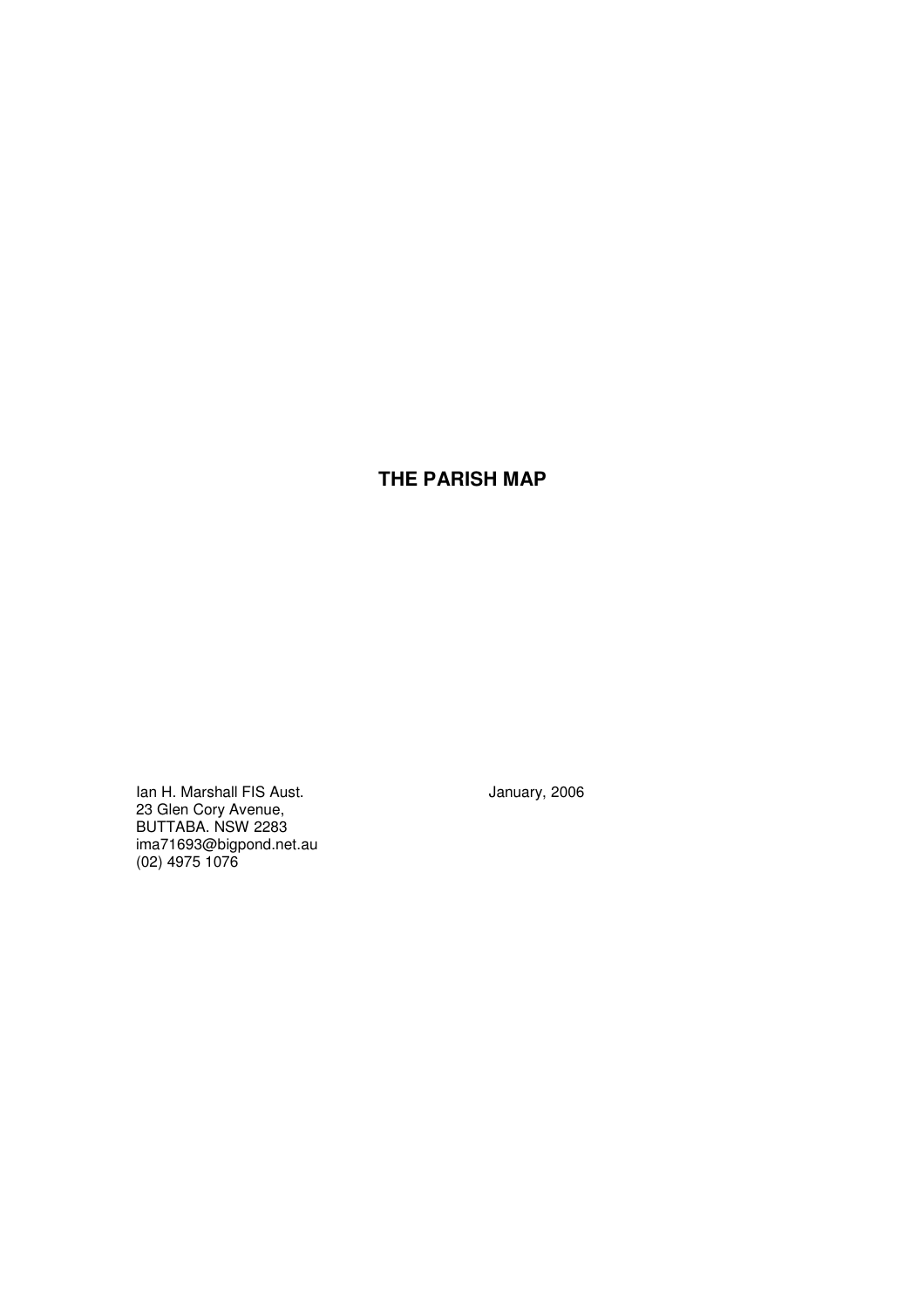#### **Preface.**

This paper is part of an anthology designed specifically to provide a contemporary focus for candidates preparing for the assessment procedures conducted by the Board of Surveying and Spatial Information (BOSSI) leading to the awarding of a Certificate of Competency and accompanying registration as a Land Surveyor under the provisions of the Surveying Act, 2002.

#### **Introduction.**

In England a **civil parish** (usually just **parish**), the lowest unit of local government, arose out of the ecclesiastical parish system, which is a type of administrative subdivision used by some Christian churches. The civil division of England into counties, of counties into hundreds, of hundreds into tithings, or towns, as it now stands, seems to owe its origin to King Alfred the Great (871- 901). Having stood the test in Britain for about 1150 years it is not surprising that on the January 1, 1825, the Secretary of State forwarded to Governor Brisbane what became known as "The King's Instructions of 1825". The Royal Instructions required that the Colony be divided into counties, hundreds and **parishes**. Each county was to be 40 miles square, each hundred about 100 square miles, and each **parish** about 25 square miles. On January 10, 1826, three Land Commissioners were appointed to give effect to those instructions.

As far as it has been possible to ascertain, thirteen Hundreds in the County of Cumberland (only) were published in the Government Gazette of May 27, 1835. The Hundred of Sydney contained 9 parishes, Parramatta 6, Liverpool 4, Woronora 4, Southend 3, Campbelltown 4, Bringelly 3, Evan 3, Richmond 4, Windsor 4, Hardinge 3, Dundas 5 and Packenham 5 for a total of fifty seven (57). Notification of the hundreds was revoked in the Government Gazette of January 21, 1888. Hundreds were never adopted in New South Wales.

### **The Parish Map in New South Wales.**

The initial division of the central coastal area into nineteen (19) counties was completed by May 6, 1830, followed by another batch in 1843 and a further number in 1848, which completed the task. By the end of the 19<sup>th</sup> century, the whole of the colony of New South Wales was divided into counties, the counties into parishes and the parishes more gradually into portions. In all, the colony was divided into one hundred and forty one (141) counties - which exist today, and these counties in turn into a total of 7459 parishes, which have formed one of the principal bases of the Lands Department's administration. Unlike their counterparts in England, counties and parishes in the colony served no other purpose than that of indicating certain tracts of country, as they were not conterminous with any jurisdiction, either civil or ecclesiastical.

The administrative division of New South Wales by the Act of 1846 into three areas named (a) the Settled Districts, (b) the Intermediate Districts and (c) the Unsettled Districts remained in force until the passing of the Crown Lands Act of 1884, when they were revoked in favour of the three new areas which have remained current since, namely, the Eastern, Central and Western Division. These Divisions comprise strips of land running practically parallel with the coast, the Eastern Division being a strip about 240 to 320 kilometres back from the coast, the Central Division from about 160 to 400 kilometres wide from the Eastern Division and the Western Division comprising the remainder to the South Australian border.

Additionally in 1884, the colonial government through legislation established Land Districts, Land Boards and Land Board Offices in order to decentralise the administration of crown land. As a result there was a need and a consequent concerted effort to prepare maps of individual parishes.

These parish maps were produced by lithography using flat bed printing on limestone slabs imported from Bavaria. The process continued in use in the Department of Lands until after 1947, when the Department held about 1100 lithographic stones.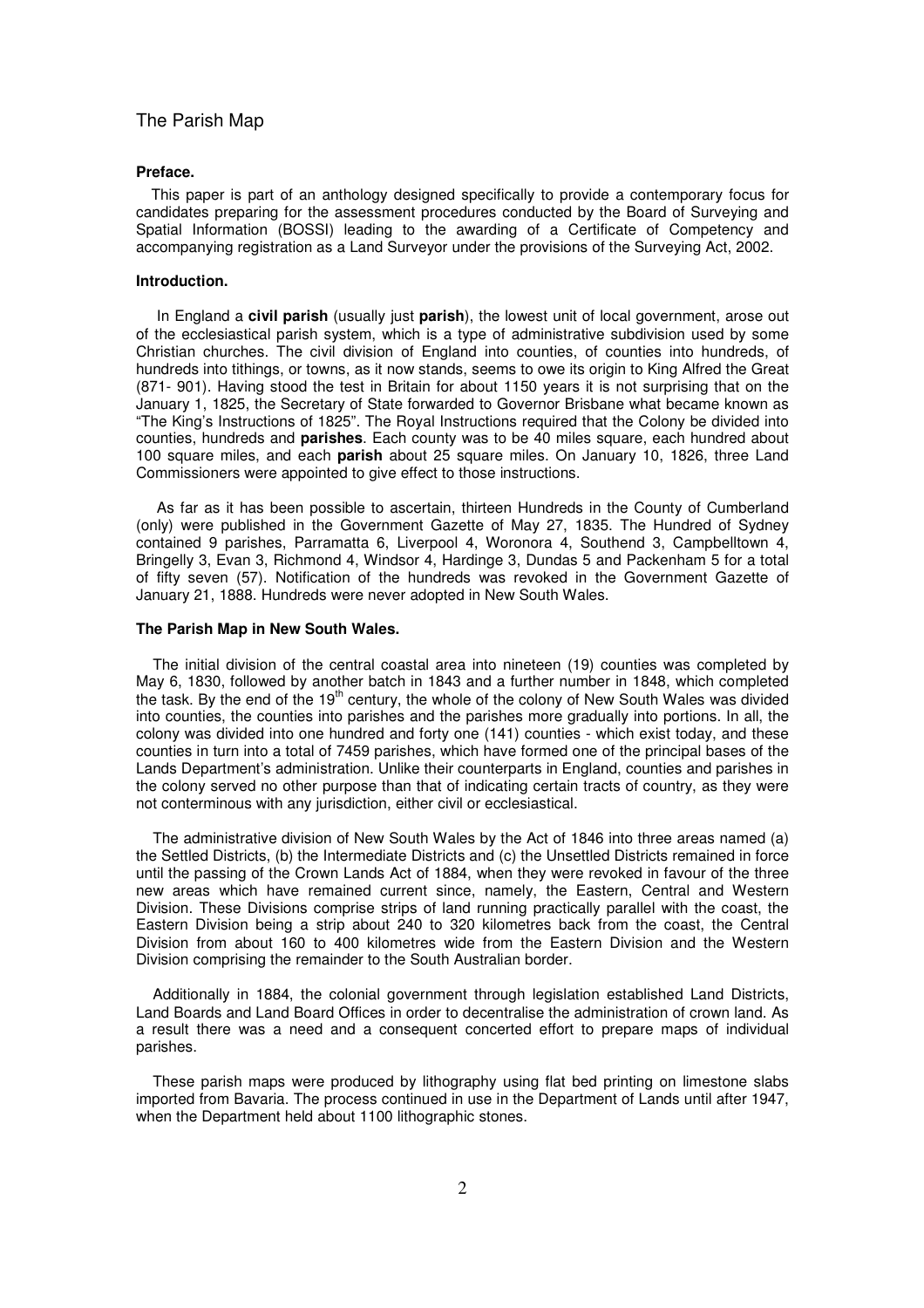All maps produced in the colony before Mitchell's time were manuscript; by 1830 about 3.5 million acres of land had been alienated in New South Wales and despite the services of seven draftsmen, it was clearly impossible for the Department to supply the trade with manuscript copies. Two lithographic presses had arrived in the Colony in 1821 and one of these was made available to the Surveyor-General's Office in 1828. In that year the first map lithographed in Colony, the 'Saint John in the Hundred of Parramatta' was released. Only one copy exists; it is held by the Mitchell Library, Sydney.

County and parish maps have been used for over 150 years to record Crown land dealings and are still charted until replaced by the Crown Land Information Database.

Where a parish includes within its boundaries a crown subdivision in the form of a city, town or village, in most cases, a separately published map of it is available. Town and village maps are similar in detail to parish maps; however town maps refer to allotments rather than portions, except in the case of suburban lands, and are at a larger scale.

Parish maps cover nearly all of the Eastern and Central Divisions but only a few of the parishes in the Western Division have been separately mapped. The Department has relied instead on county maps to a much smaller scale, which adequately cover this Division, where a single holding can extend over many parishes.

In 1901, an Act was passed, which took control of the whole of the lands in the Western Division from the Lands Department and placed them in the hands of the Western Lands Commission. An amending Act of 1934 dissolved the Western Land Board, comprising three Commissioners and replaced it with a single Western Lands Commissioner.

Unlike the boundaries of most counties, which cannot be altered without approval of the Executive Council, parish boundaries may be altered by the Department to suit convenience and administration.

### **The Surveyor General's Regulations of 1864**

The Surveyor General's Regulations of 1864 established the model for the design of parish boundaries, which has continued until the present day, with the following instructions to Surveyors,

*"30. The size of parishes should be approximately 25 square miles, but may be allowed to vary from 15 to 35 square miles.*

*31. The boundaries should, wherever practicable, consist of creeks, ranges, or other natural features, but failing the existence of these in suitable positions, arbitrary lines may be adopted as boundaries, and which should, unless a strong reason to the contrary exists, be directed to the cardinal points.*

*32. It is not, however, essential that the permanent boundaries should, at the time of the early surveys in a parish, be determined; and indeed their determination at that period might involve an amount of survey and labour, with which the advantage gained would be by no means commensurate.*

*33. These parishes are never proclaimed, neither are their boundaries determined beyond the possibility of alteration, save by the proclamation for sale of lands within them, or the publication of plans showing such boundaries as finally adopted.*

*34. The boundaries are therefore subject to modification, as surveys and knowledge of the features progress, and in this manner creeks, or permanent lines of road, may be made to replace proposed right line boundaries, even after the latter have existed for years on paper.*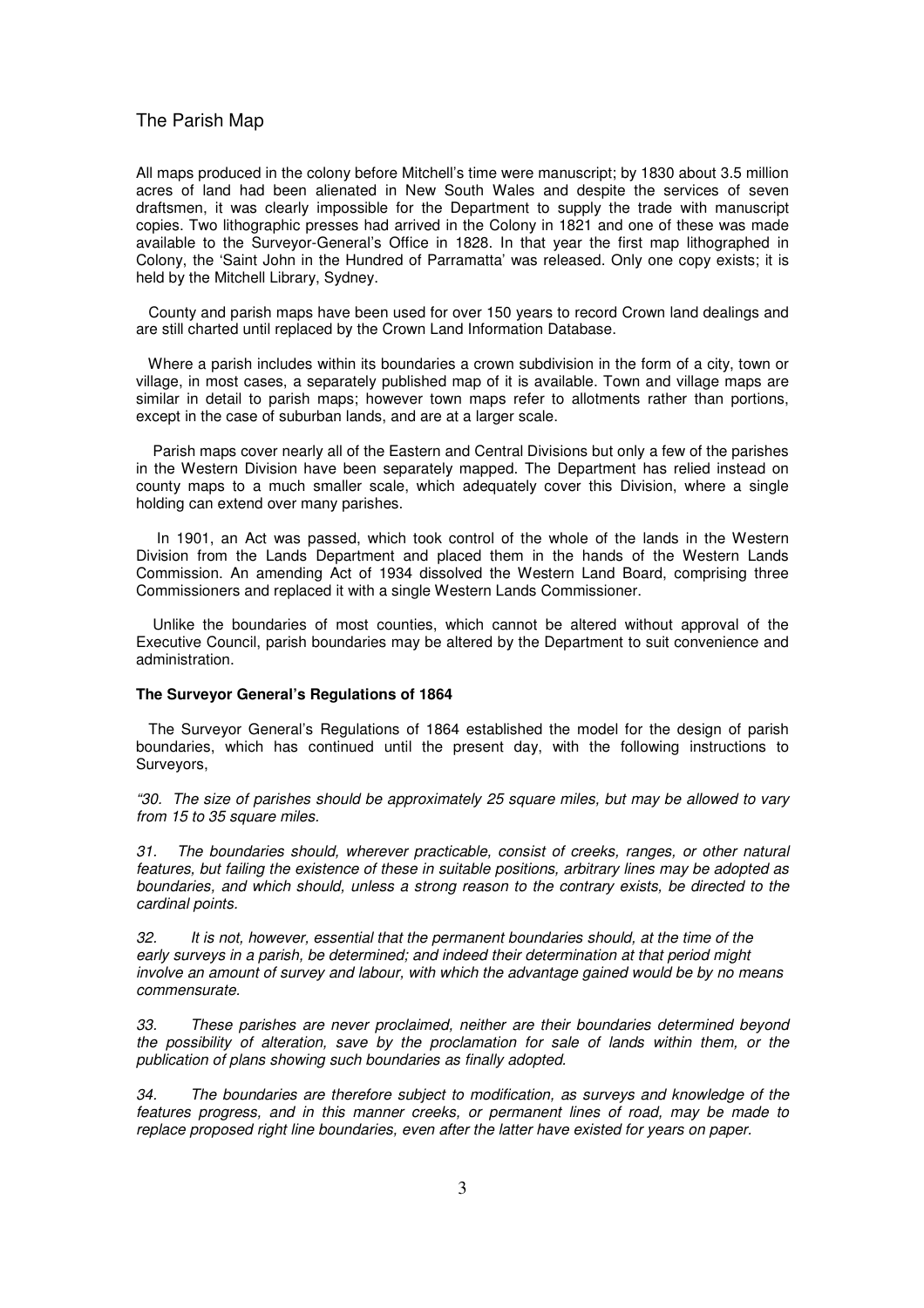*35. The numbering of portions within a parish, exclusively of course, of town sections and allotments within them, should be one continuous series, and it is of course most convenient that the numbers should follow each other through adjacent portions throughout the parish. Where however, as is usually the case, portions in different parts of the parish may be measured, while the intervening lands are left unmeasured, and not even designed, it is obvious that the series must refer rather to the chronological relation of the measurements, than to the positions of the portions.*

*36. In cases where portions have been measured and sold without numbers, in a locality in* which it may be desirable to establish a parish, it will be best to count the number of such *portions, and to commence the new numbering with the next higher number; and this practice may also be applied with advantage when two series of numbers have inadvertently been previously adopted in a parish.*

*37. Where euphonious aboriginal names can be ascertained, it is desirable that they should be suggested by the Surveyor for new parishes.*

38. It has been usual to call parishes within which towns are laid out by the name of the town: *but this practice may be departed from in cases where localities are known by names which would be more suitable for parishes, while the towns have been called by some name foreign to the locality.*

*39. This explanation has been given to enable the Surveyor to decide in what cases, in measurements which he may make, it will be desirable to establish parishes and to select boundaries, and carry out complete series of numbers within them; and he will give to the subject his best consideration in all cases where the practice may be applied, and by so doing, prevent the confusion and inconvenience which necessarily result from the inconsiderate numbering of portions.*

40. *In recommending temporary or permanent boundaries for parishes, it will be sufficient for the Surveyor to transmit with his surveys of land (which of course will never fall within two parishes), sketches shewing the proposed boundaries, such sketches being of course alluded to in the letter of transmission."*

The parish map is one of the most useful and valuable records in the New South Wales Department of Lands. Two sets of county, parish, town and village maps were created and maintained by the Department of Lands and its predecessors. The original charting maps, for a particular area, were held in the appropriate District / Land Board Office while a duplicate set for the whole State, up-dated at regular intervals, was housed in the Head Office of the Department located in Bridge St., Sydney. The former Roads Branch had its own set of maps for recording certain particulars of all applications, requests and enquiries concerning roads.

Both sets were annotated to show changes in the status of land. The District Office maps, however, often contain information not recorded on the Head Office version. Once a map could no longer be easily annotated it was "cancelled" and a new edition compiled and printed. When a later edition superseded an existing parish map, the old map was not destroyed but retained for reference purposes. The edition number of any particular map is important to a user to ensure the most up to date information is available.

The parish map records all surveys made under the provisions of the various Acts that the Department is called upon to administer, details of all titles and tenures created by such Acts and of population areas, reserves, dedications, special and classified areas and other notifications made under the provisions thereof.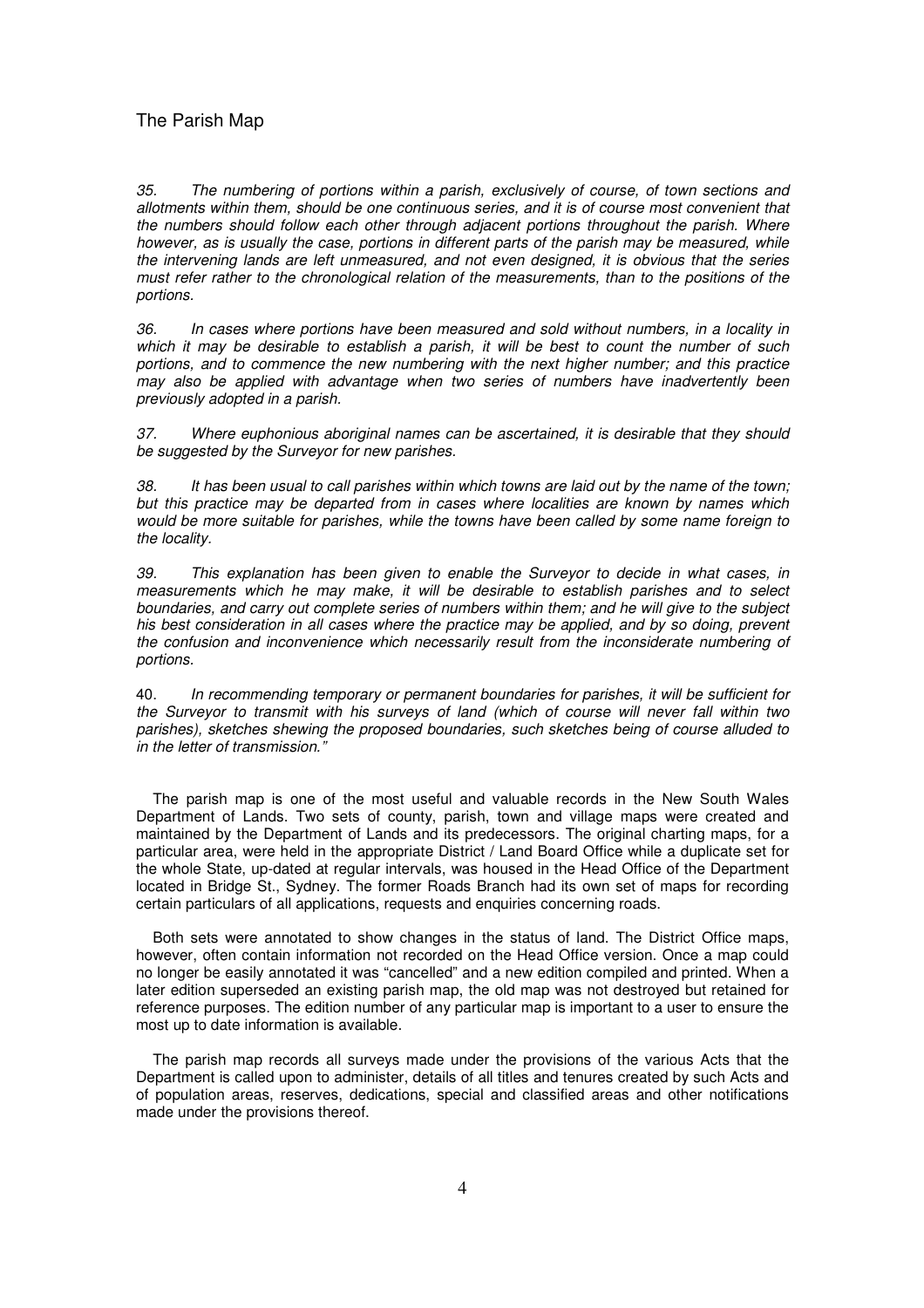Parish maps show all portions with area and original grantee or tenure, reference to Crown Plans and the survey plan references are shown. Other features can include place names, boundaries, roads, reserves, freehold, incomplete purchases and reference notes.

Parish maps are a very useful source when researching a locality or as a starting point for researching a portion of land. In the case of parish portions, the parish map will supply a reference to the catalogue number of the original plan upon which the Crown grant or other disposition by the Crown of the parish portion is based. The maps also supply references to plan catalogue numbers of surveyed public roads, alignment plans and many other miscellaneous plans, which are filed in the Land Department's Plan Room in Bridge Street, Sydney.

It also shows particulars of Reserves, Gold and Mineral Fields and of other areas notified under the Mining Acts, National and State Forests and Reserves proclaimed or notified under the Forestry Acts. Although these Acts are administered by other Departments, it is important to the management of crown land for the Lands Department to have a record of these notifications and proclamations to enable an assessment of their effect to be made.

Although the primary role of a parish map is that of a management tool for the administration of the Crown Lands Act, the latest edition of each map contains information of substantial integrity, which is important to the day-to-day activities of a practising Land Surveyor. Consequently, a thorough working knowledge of these maps is currency to the profession.

Most maps were printed at a scale of 40 chains to an inch, a few were produced at 20 chains to an inch and fewer still were published at metric scales. For convenience in cartographic presentation of areas with a high density of development, many maps were produced in multiple .<br>sheets

The heading gives the names of the Parish, County, Land District Division, Shire or Municipal Council and Pastures Protection District. The names of the Parish and County in which the land is situated are always given in technical descriptions and in documents relating to title. The identity of the Land District is important as applications for land must be lodged with the Crown Land Agent for the District in which the land applied for is situated. Parish names are often duplicated across New South Wales.

Included in the heading is a legend entitled "Distinctive Boundaries Etc.", which is a schedule of symbols and boundaries used in the compiling of that particular map. A new series of distinctive boundaries and symbols was introduced in 1959. Both lists can be found as Appendices "H" and "I" of the 1963 Department of Lands Survey Directions. Most of the items are self-explanatory and their significance readily understood while others have become obsolete in the modern era. One such symbol is that relating to the Police Offences Act, under which the Surveyor General was required to carry out alignment surveys of streets within a certain period.

By way of explanation, the early legislation applying to towns outside the City of Sydney (Acts 2 Vic. No.2 and 19 Vic No.10) was repealed and consolidated by the Police Offences Act 1901. Under Sections 44 and 48 of this Act, the Surveyor-General or the municipal council with respect to the streets in such towns, was required or authorized to set out and mark the carriageway and footway. These provisions were superseded by the Local Government Act 1919.

Standard abbreviations were used on maps and plans, for holdings (Crown tenures) and Reserves until 1961 when it was deemed that abbreviations for the 90 different holdings and 22 reserves should only be used where there was insufficient space for the particulars to be written at length. (*See 1963 Department of Lands Survey Directions*). At that time there was an additional 176 standard abbreviation of words to be used on maps, plans and field notes. These abbreviations can be found in Appendix "L" and "M" of the aforementioned 1963 Directions.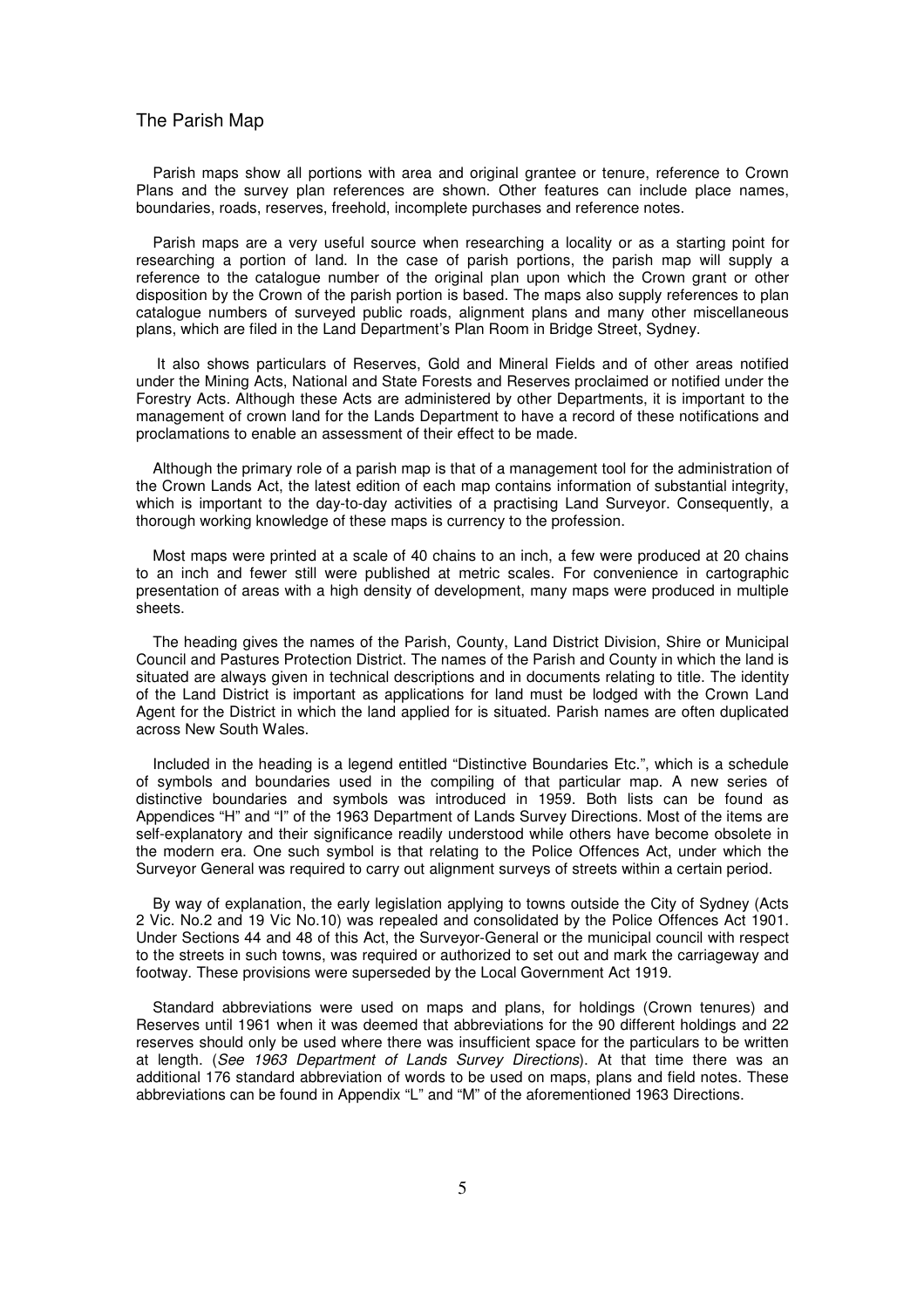All holdings are surveyed as portions of the parish. On the face of the map is shown the portion number, crown plan number, name of original selector, holding (tenure) number and area. There is a schedule, "Parish Numbers Used" showing particulars of portion numbers used together with plan catalogue number, and in cases of alienated lands, particulars of Crown /Land Grant (Vol. and Fol. Number) issued from January 1, 1863 to October 1, 1981 or the date of the Grant if alienated prior to the introduction of Torrens Title in 1863, and the location on the map i.e. NE, SE, SW and NW, to coincide with the "Section Lines" identified on the map.

The Parish map can assist in determining whether presumptive title to the middle thread applies. It shows initially whether the stream is tidal  $-$  if so, there is no such presumption. If not, the title may extend to the middle thread if it commenced prior to May 3, 1918, in the case of the Eastern and Central Divisions or prior to May 31, 1935, in the case of the Western Division. It is necessary to refer to the original crown grant and the chain of title for conclusive evidence. The schedule of particulars of title relating to alienated lands provides the Land Surveyor, with the details of the original crown grant. Evidence as to whether land was originally granted under common law is also helpful in determining whether further investigation is necessary in relation to title of lands adjoining a subject survey.

It is also usual to find on maps an additional schedule, "Reference to Small Portions", in circumstances of irregular designs around old mining centres or such like, which because of the map scale, provides detail which cannot be clearly shown otherwise.

The parish or town map is the authority for determining the status of roads and any investigation of road status must start with one of these maps. The types of roads shown on are dedicated crown roads, dedicated public roads and roads resumed by Councils, statutory authorities and individuals. How these roads were created or established is not always obvious from perusal of the maps and further investigation is sometimes warranted. Roads created by private subdivision are rarely shown on Lands Department maps although some new editions of large scale town maps do show private subdivision roads but this information is rarely kept up to date. Some roads are shown as Highways, Main Roads, etc., according to their classifications under the Main Roads Act. Dedicated public roads i.e. those roads of which the fee simple is vested in the local Council, are clearly identified by a unique symbol, as shown in the "Distinctive Boundaries" schedule forming part of the plan heading.

Direction of the flow of watercourses is indicated by an arrow and also shown is the limit of tidal influence. The parish map is again the authority for this latter information, which is important to the question of re-determination of natural feature boundaries and in particular, the need for determination of mean high water mark.

The availability of aerial photography was also noted in the plan heading, and in the body of the plan the run details were shown together with photo centres. Such information permits an immediate identification of historical photographic coverage of a particular parcel of land or a particular area. This is valuable and helpful information in a case where a Land Surveyor may wish to investigate an identified change in the position of a natural feature boundary as a result of accretion and/or erosion, and access to historical photography will provide cogent and irrefutable evidence as to its previous location.

#### **Lands Department's "Parish Map Preservation" project.**

The State's historical parish, town, county and municipal maps have now been digitally photographed in District Office sets as part of the Lands Department's "Parish Map Preservation" project. The Lands Department has more than 35,000 parish and historic maps recording land administration in New South Wales since 1792, available online.

CDs of the copied maps are available at: